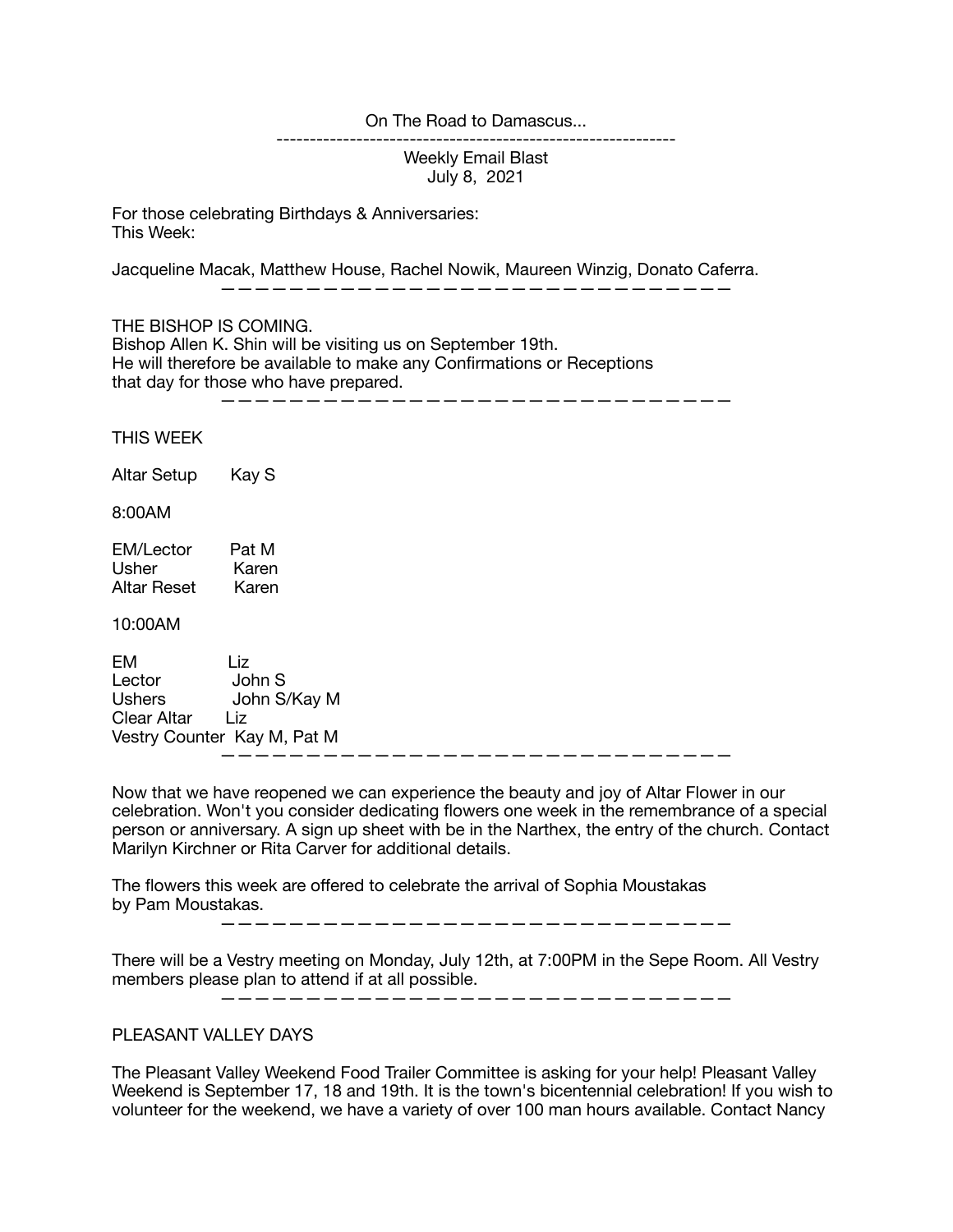Adams – 464-2659/635-1448 or email Nancy at nancyslittleangelspvny@gmail.com (mailto:nancyslittleangelspvny@gmail.com?subject=PV%20Weekend) .

This year we are asking for donations of cases of bottled water, Arizona Green Tea or Lipton Lemon Iced Tea (PLASTIC BOTTLES ONLY) and CASH to purchase soda. (You can write a check to St. Paul's and in the memo line write "PV Days" or cash in an envelope with your name and "PV Days" written on it).

WE ARE IN NEED OF:

12 cases (24 pack or larger) of water

3 cases of Arizona Green Tea or Lipton Lemon Ice Tea

IF YOU WISH TO PURCHASE 16 OZ. PLASTIC BOTTLED SODA, WE ARE IN NEED OF

12 cases of Coke 4 cases of Diet Coke 4 cases of Root Beer

4 cases of Orange Soda 1 cases of Dr. Pepper 2 cases of Sprite

We will collect donations on Sunday's starting August 1^st. through Sept. 12^th or until we have met our goal. (Monetary donations can be put in the plate or given to Marilyn K. at any time) You can also drop soda/water off at Nancy's house located at 251 Creek Road Pleasant Valley.

Thank you in advance!

Nancy and Rick

——————————————————————————————

Mid-year Pledge Statements will be mailed out to all parishioners during the month of July. Look for them in your mailboxes soon.

 $\overline{\phantom{a}}$  , and the set of the set of the set of the set of the set of the set of the set of the set of the set of the set of the set of the set of the set of the set of the set of the set of the set of the set of the s

The Thrift Shop is OPEN FOR BUSINESS! Saturdays from 10 AM to 1 PM. Come one, come all. Please spread the word. ——————————————————————————————

July 17th at 1pm Memorial Service for Alice Cann August 15th 11:30-1:00 Ice Cream Social September 17-19 PV Days September 19th Bishop Shin visits September 25th 4:30-7:00 Chicken BBQ ——————————————————————————————

Special Prayer List

Kathryn Kistinger

Rosemary Wright 13 DeGarmo Road, Poughkeepsie 12603 Cards of prayer and encouragement are welcome.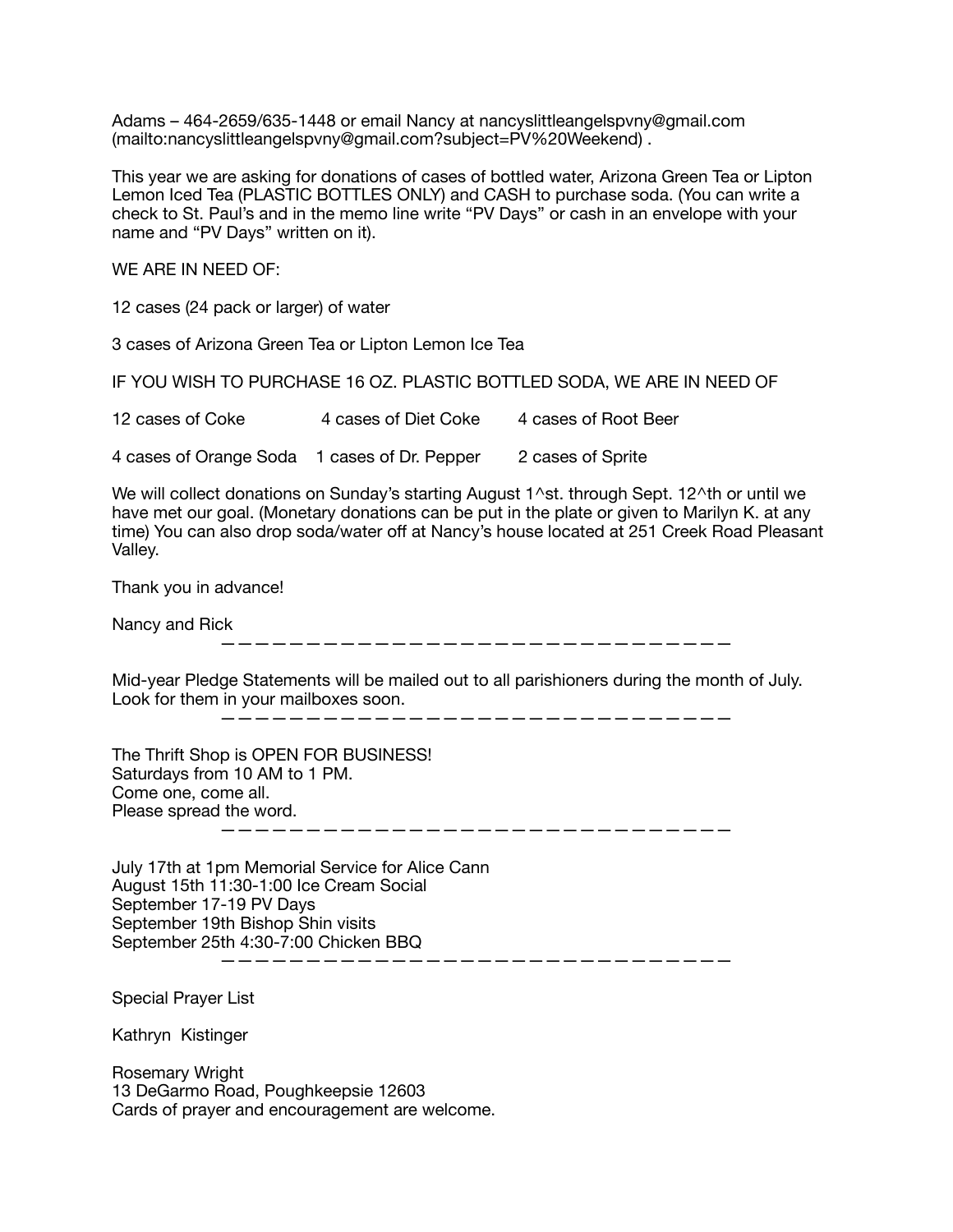Bishop's Corner:

If you missed any of this week's inspiring video messages from our Bishops, click on this blue link: Diocese of NY (https://vimeo.com/showcase/ednyhweaster2020) and it will take you to the page with all their wonderful videos.

——————————————————————————————

 $\frac{1}{2}$  , and the set of the set of the set of the set of the set of the set of the set of the set of the set of the set of the set of the set of the set of the set of the set of the set of the set of the set of the set

Reminders

Adams Gift Cards: Year-Round Fundraising - PLEASE CALL GINNY OR DEBBY TO ARRANGE FOR PICKUP.

If you shop at Adams or give gift cards as gifts, our ministries benefit from this fundraiser. Thank You!

——————————————————————————————

Communications

If you use Facebook, please like & follow the St. Paul's page (https://www.facebook.com/ stpaulspleasantvalley/?ref=bookmarks) . Also, please invite people you know who may be interested in the mission and outreach ministries at St. Paul's. ALSO, please "Subscribe" to our YouTube channel and let others know about it. Let's get the WORD out!

——————————————————————————————

UPDATED Weekly Ministry Schedule

First Wednesdays -

5:00 PM Ecumenical Food Pantry: PV United Methodist Church, Volunteers Welcome! OPEN WITH CURBSIDE SIGN-IN AND DELIVERY

All Wednesdays: 1:00-2:30 PM Bible Study: Sepe Room, Parish Hall SUSPENDED

Fridays: (every week) 6:00 PM: Evening Prayer, Church RESUMED

Sundays: 8:00 AM Holy Eucharist Rite I, Church RESUMED 9:45 AM Sunday School, PH SUSPENDED 10:00 AM Holy Eucharist Rite II, Church RESUMED 10:00 AM Micro Service via YouTube (https://bit.ly/2WMf1Kh) -NOW LIVESTREAMING ON **FACEBOOK** 11:30 AM - 12:00 PM Adult Ed: Sepe Room, Parish Hall SUSPENDED

——————————————————————————————

In case of Pastoral Emergency:

Please call a warden: Rick Harris 845-867-6516 or Rita Carver 518-622-0104. They will be able to contact the Priest on call for pastoral coverage. ——————————————————————————————

Are you enjoying the newsletter, On The Road to Damascus? Do you have suggestions? Is there someone else you think might like to receive a copy? To subscribe simply send an email to stpaulspv@gmail.com (mailto:stpaulspv@gmail.com) with the name and email address you want added. Help us spread the Word.

——————————————————————————————